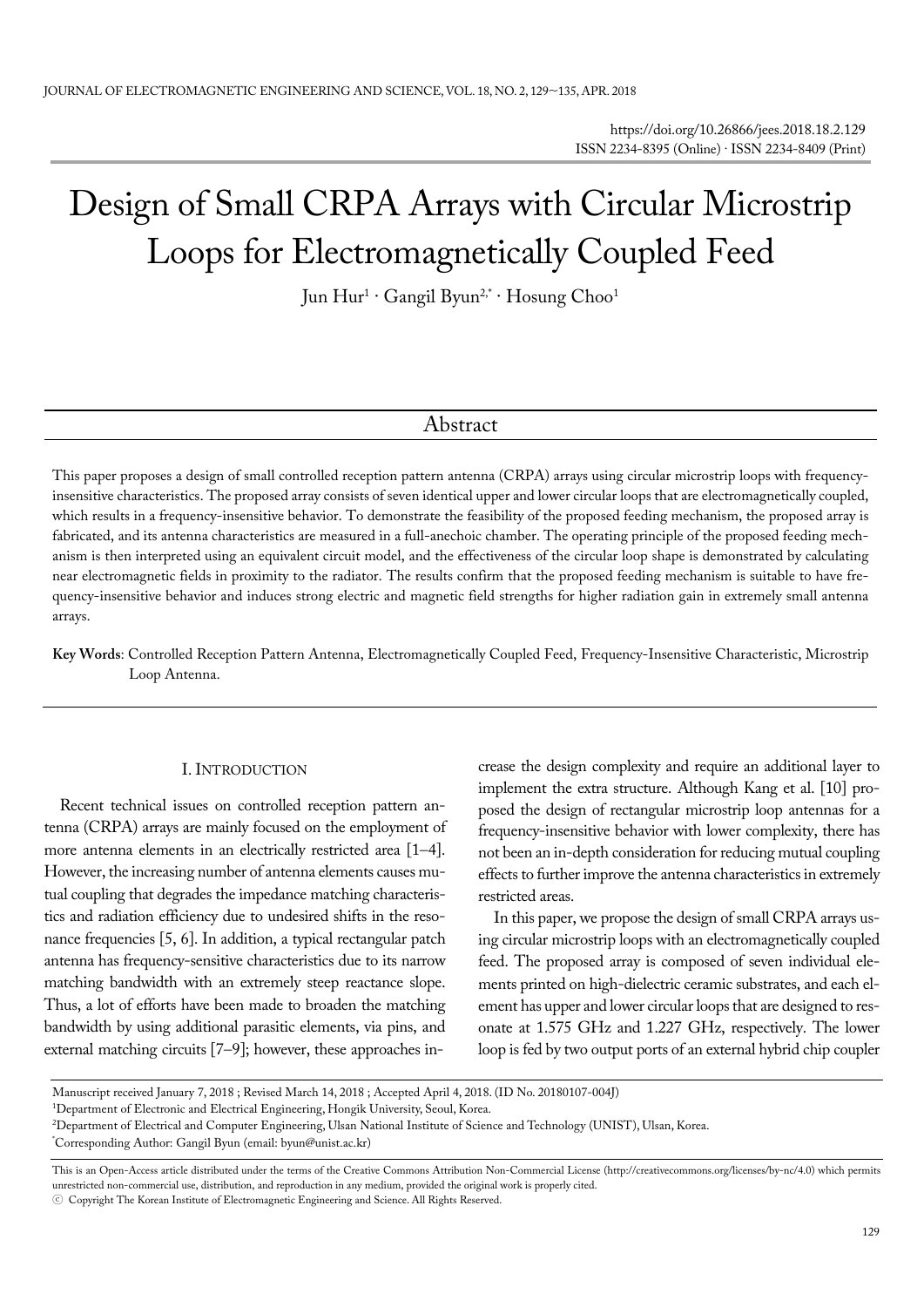(XC1400P-03S; Anaren Inc., Syracuse, NY, USA) embedded on a printed circuit board (PCB) at the bottom of the array ground. The lower loop is fed by two output ports of an external hybrid chip coupler embedded on a PCB at the bottom of the array ground. The upper loop is then electromagnetically coupled by the near-fields radiated from the lower loop, and this feeding mechanism allows for frequency-insensitive behavior with lower reactance slope. Another advantage of this feeding structure is that the ratio between the electric and magnetic coupling strengths can be independently adjusted by varying the substrate thickness and the loop widths. Note that the tuning capability is essential for maximizing the antenna characteristics in small arrays by compensating for extra capacitance and inductance, which come from the strong mutual coupling. To verify the feasibility of the proposed feeding mechanism with circular microstrip loops, the seven-element array is fabricated, and its antenna characteristics are measured in a full-anechoic chamber. The operating principle of the proposed feeding mechanism is interpreted by building an equivalent circuit model, and the near electromagnetic fields are also observed to analyze the effectiveness of the circular loop shape. The results demonstrate that the proposed feeding mechanism is suitable to maintain a lower reactance slope and higher radiation gain in extremely small antenna arrays.

#### II. PROPOSED CIRCULAR LOOP ANTENNA ARRAY

Fig. 1 shows the geometry of the proposed seven-element CRPA array. The array has a circular ground with a radius of *r*, and its array elements are placed at a distance of *m* from the center of the ground. Each element is composed of upper and lower circular loops that are printed on high-dielectric ceramic substrates  $(\varepsilon_r=20, \tan\delta=0.0035)$  with thicknesses of  $h_1$  and  $h_2$ . The upper and lower circular loops of each element are designed with diameters of *l*1 and *l*2 and widths of *w*1 and *w*2. The lower loop is directly fed by two output ports of an external hybrid chip coupler embedded on the PCB, and the upper loop is electromagnetically coupled to the lower loop. The circumferences of the upper and lower loops are then tuned for their resonate frequencies of 1.575 GHz and 1.227 GHz, respectively. Note that *h*1, *w*1, and *w*2 are important design parameters of the proposed feeding mechanism to adjust the ratio between the electric and magnetic coupling strengths for improved matching and radiation properties. The detailed design parameters are optimized by a genetic algorithm in conjunction with the FEKO EM simulator (Altair, Detroit, MI, USA) [11], and the optimized values are listed in Table 1.

Fig. 2(a) presents a photograph of the proposed array printed on the ceramic substrate. Fig. 2(b) shows the PCB that includes



Fig. 1. Geometry of the proposed array: (a) perspective view and (b) side view of the Ant.1.

the hybrid chip coupler with coplanar wave guides and  $50-\Omega$  termination chips for quadrature phase excitation. The antenna characteristics such as the reflection coefficient and active element pattern are measured in a full anechoic chamber, and the results will be discussed in Section III.

Table 1. Optimized values of the proposed array

| Parameter                                | Value             |
|------------------------------------------|-------------------|
| $r_1$                                    | $63.5 \text{ mm}$ |
| r <sub>2</sub>                           | $0.8$ mm          |
| $\boldsymbol{m}$                         | $45 \text{ mm}$   |
| h <sub>1</sub>                           | $6 \text{ mm}$    |
| h <sub>2</sub>                           | $6 \text{ mm}$    |
| $l_1$                                    | $19.3 \text{ mm}$ |
| l <sub>2</sub>                           | $21.1 \text{ mm}$ |
| $w_1$                                    | $3.25$ mm         |
| $w_2$                                    | $5.6 \text{ mm}$  |
|                                          | $(-37.9, 12.2)$   |
| $(f_{x1}, f_{y1})$<br>$(f_{x2}, f_{y2})$ | $(-33.2, 22)$     |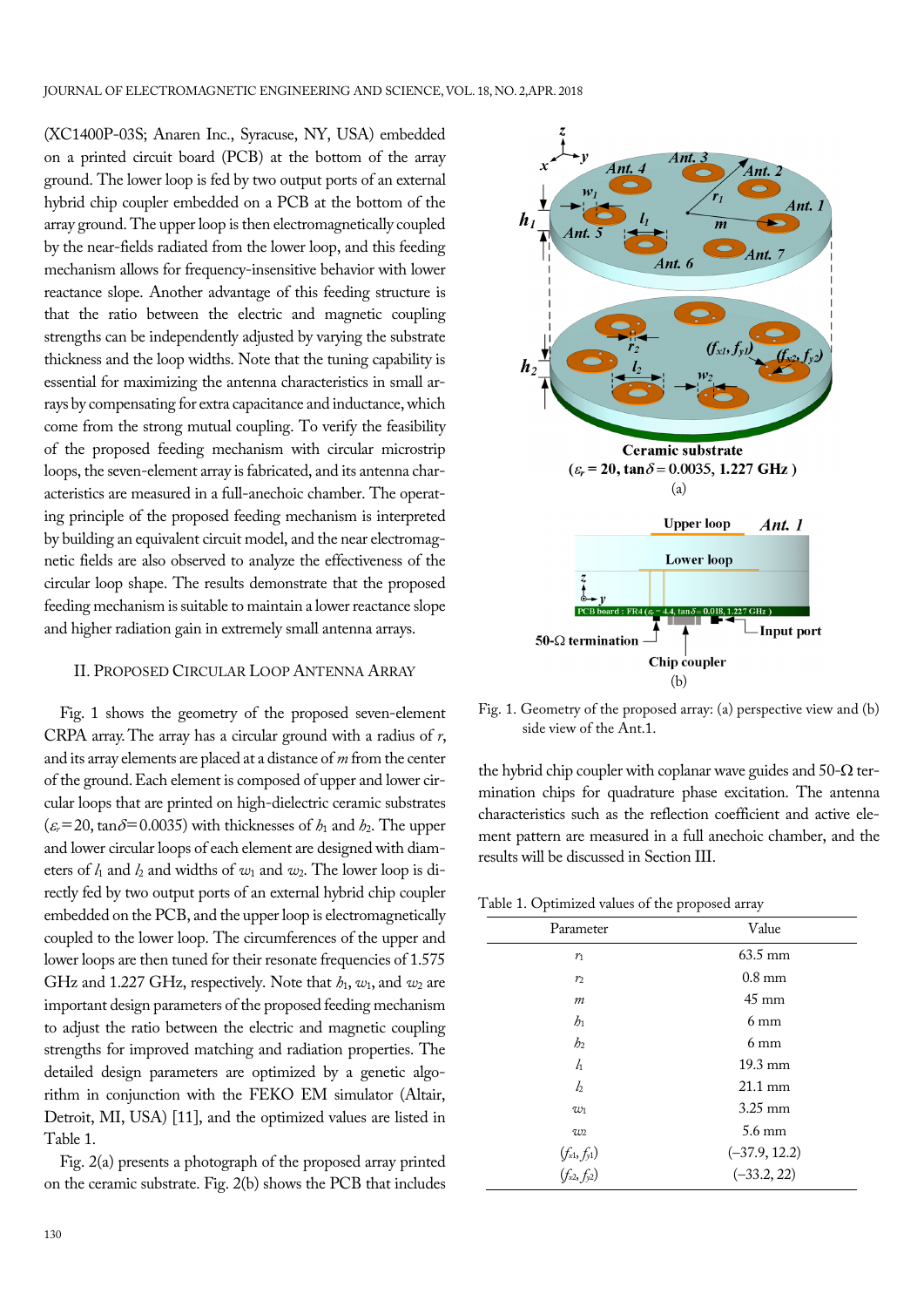

Fig. 2. Photographs of the fabricated array: (a) top view and (b) bottom view.

#### III. MEASUREMENT AND ANALYSIS

Fig. 3(a) shows the simulated reflection coefficients, specified by a dashed line, in comparison with measured results of the Ant.1. The results are obtained when Ant.1 is fed by a coaxial probe, while the other antennas are terminated by 50- $\Omega$  loads. The measured values are  $-17.71$  dB and  $-24.76$  dB at  $1.575$  GHz and 1.227 GHz, respectively. The simulated values are  $-17.71$  dB and 24.76 dB at 1.575 GHz and 1.227 GHz, respectively. As can be seen, the simulated and measured reflection coefficients show similar tendency and maintain values less than  $-10$  dB over a wide frequency range from 1.1 GHz to 1.7 GHz. This broadband impedance matching performance caused not only by the antenna characteristic, but also by the hybrid chip coupler where the reflected power at the antenna input port comes to the isolated port of the coupler in the operating frequency. Fig. 3(b) presents the mutual coupling between Ant.1, Ant.2, Ant.3, and Ant.4. Other cases are omitted because they have the same separation distances. The simulated and measured coupling strengths have similar tendency and less than  $-18$  dB and  $-10$  dB at  $1.575$ GHz and 1.227 GHz. Fig. 4 represents a comparison between the simulated and measured bore-sight gains of the Ant.1. The measured and simulated values are  $-3.2$  dBic and  $-1.9$  dBic at 1.575 GHz and  $-5.1$  dBic and  $-4.6$  dBic at 1.227 GHz.



Fig. 3. *S*-parameters of the proposed array: (a) reflection coefficient and (b) mutual coupling.

The simulated antenna efficiencies for single antenna element without adjacent elements are 76% (1.575 GHz) and 83% (1.227 GHz), while the antenna efficiencies with adjacent array elements are 33% (1.575 GHz) and 28% (1.227 GHz). The gain deviation from 1.15 GHz to 1.65 GHz is less than 10 dB, which is lower than a typical patch antenna which uses only electric or magnetic coupled feeding mechanism. These results demonstrate that the proposed electromagnetically coupled feed structure can derive the frequency-insensitive behavior.

Fig. 5 provides an axial ratio of Ant.1 in the bore-sight direc-



Fig. 4. Bore-sight gain of the proposed array (Ant.1).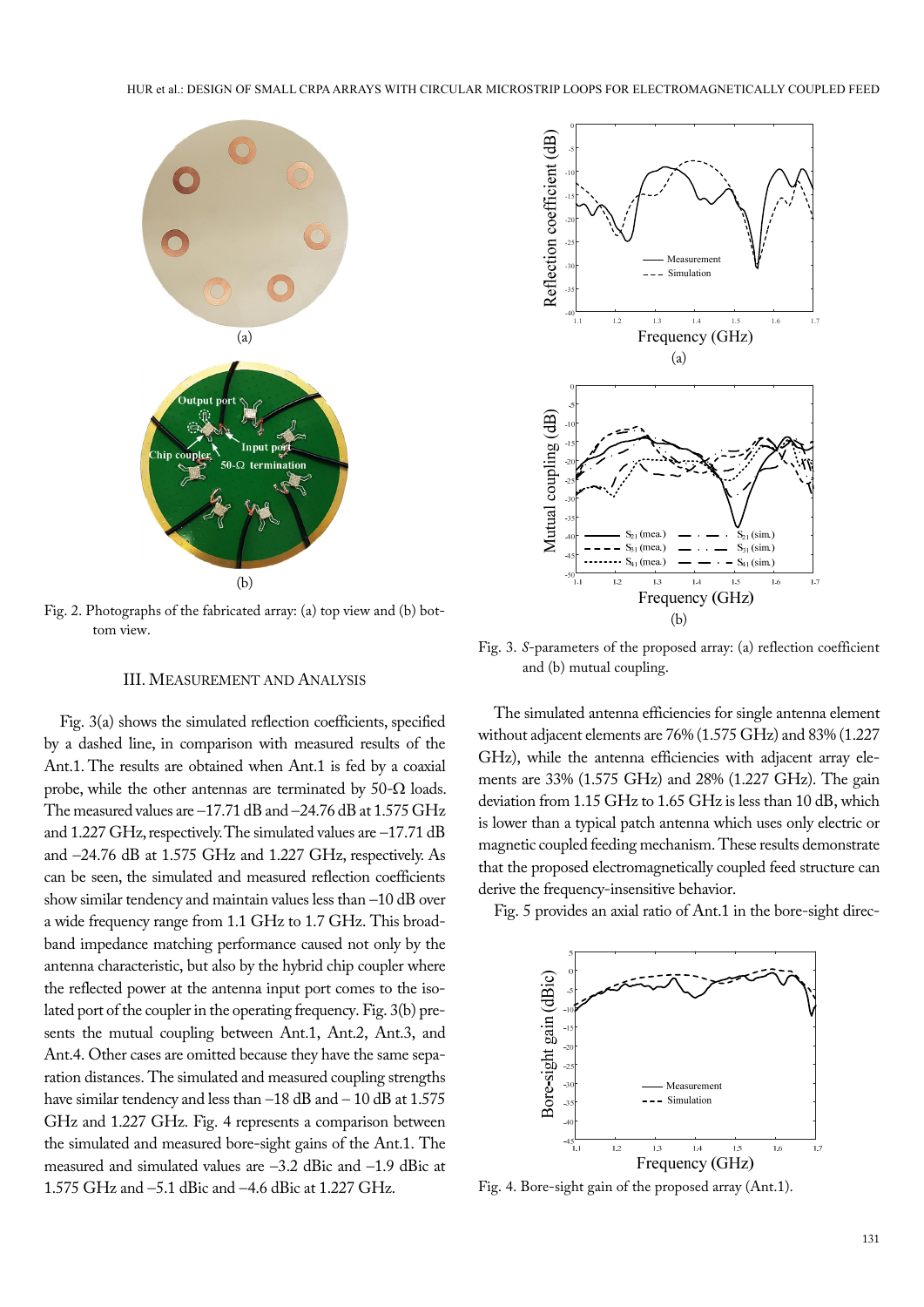

Fig. 5. Axial ratio of the proposed array (Ant.1).

tion. The antenna has simulated AR values of 2.8 dB and 5.1 dB at 1.575 GHz and 1.227 GHz, respectively, and the measured values are 3.8 dB at 1.575 GHz and 3.6 dB at 1.227 GHz. The AR values within the half-power beamwidth (HPBW) are listed in Table 2. The radiation patterns of Ant.1 in the *zx*- and *zy*planes at GPS L1/L2 bands are shown in Fig. 6. The measured HPBWs at 1.575 GHz are 130° in the *zx*-plane and 115° in the *zy*-plane. The HPBWs at 1.227 GHz have values of 90° and  $120^\circ$  in the *zx*- and *zy*-planes, respectively. As expected, the antenna does not exhibit any serious pattern distortion in the upper hemisphere with HPBWs of greater than 90°, which is suitable for use in the CRPA applications.

To interpret the operating principle of the proposed antenna from a circuit point of view, an equivalent circuit model is built using a data-fitting method, as shown in Fig. 7(a). The circuit describes the input impedance at port 1, while terminating the port 2 with 50- $\Omega$  impedance. The via pin connected to the lower loop is represented as inductance  $L_F$ , and another parallel circuit, composed of  $R_P$ ,  $L_P$ , and  $C_P$ , is inserted to describe the higherorder resonance characteristic above 2 GHz. The lower loop is composed of *RL*2, *LL*2, and *CL*2*,* and the upper loop is specified by *RL*1, *LL*1, and *CL*1. These lower and upper loops are linked through the series capacitance  $C_c$  and the coupling coefficient  $k$ , which are associated with the electric and magnetic couplings, respectively. Note that the frequency-insensitive reactance variations can be obtained by employing the optimal ratio of *Cc* and *k*. The detailed values of the lumped elements are listed in Table 3, and the input impedance of the circuit is compared with that of the antenna obtained from the FEKO EM simulator, as illustrated in Fig. 7(b).

To verify the advantage of the proposed feeding mechanism, we compare reactance variations with other feeding mechanisms using only electric or magnetic couplings, as shown in Fig 8. The dashed line represents the feeding mechanism that uses only the electric coupling after removing the inductive coupling coefficient *k*. The dotted line indicates the response when the capacitance  $C_c$  is removed. The results demonstrate that the propo-

 $(\theta, \phi)$ Measurement (L1, L2) Simulation (L1, L2)  $(0^{\circ}, 0^{\circ})$  (2.8, 5.1) (3.8, 3.6)  $(20^{\circ}, 0^{\circ})$   $(2.5, 5.2)$   $(2.6, 4.7)$  $(40^{\circ}, 0^{\circ})$  (1.8, 4.9) (2.1, 4.4)  $(60^{\circ}, 0^{\circ})$   $(3.1, 5.6)$   $(3.2, 4.9)$  $(80^{\circ}, 0^{\circ})$  (7.6, 7.9) (6.7, 7.5)  $(-20^{\circ}, 90^{\circ})$  (2.6, 4.3) (3.2, 4.1)  $(-40^{\circ}, 90^{\circ})$  (2.9, 6.3) (3.2, 5.6)  $(-60^{\circ}, 90^{\circ})$  (3.8, 10.6) (3.9, 9.0)  $(-80^{\circ}, 90^{\circ})$  (5.8, 18.6) (6.0, 16.9)

Table 2. Axial ratio values of the proposed array (Ant.1)



Fig. 6. Radiation patterns of the proposed array (Ant.1): (a) *zx*-plane at 1.575 GHz, (b) *zy*-plane at 1.575 GHz, (c) *zx*-plane at 1.227 GHz, and (d) *zy*-plane at 1.227 GHz.

sed electromagnetic coupling with the solid line has a frequencyinsensitive reactance variation with lower reactance slope compared to other feeding mechanisms.

Fig. 9 shows the average electric and magnetic field distributions at 1.575 GHz and 1.227 GHz according to the shape of the loops. For a fair comparison, we optimized the circular and rectangular loops to resonate at same frequencies (1.575 GHz, 1.227 GHz) under the identical substrate diameter  $(r_1=30 \text{ mm})$ and thickness  $(h_1 = h_2 = 6$  mm). Fig. 9(a) presents a comparison of electric field distributions induced below the outer edge of the upper loop as specified by the dotted lines in the inset figure. The average field strengths are calculated according to the observation heights, and the results confirm that the circular loop maintains consistently higher field intensity. For example, the maximum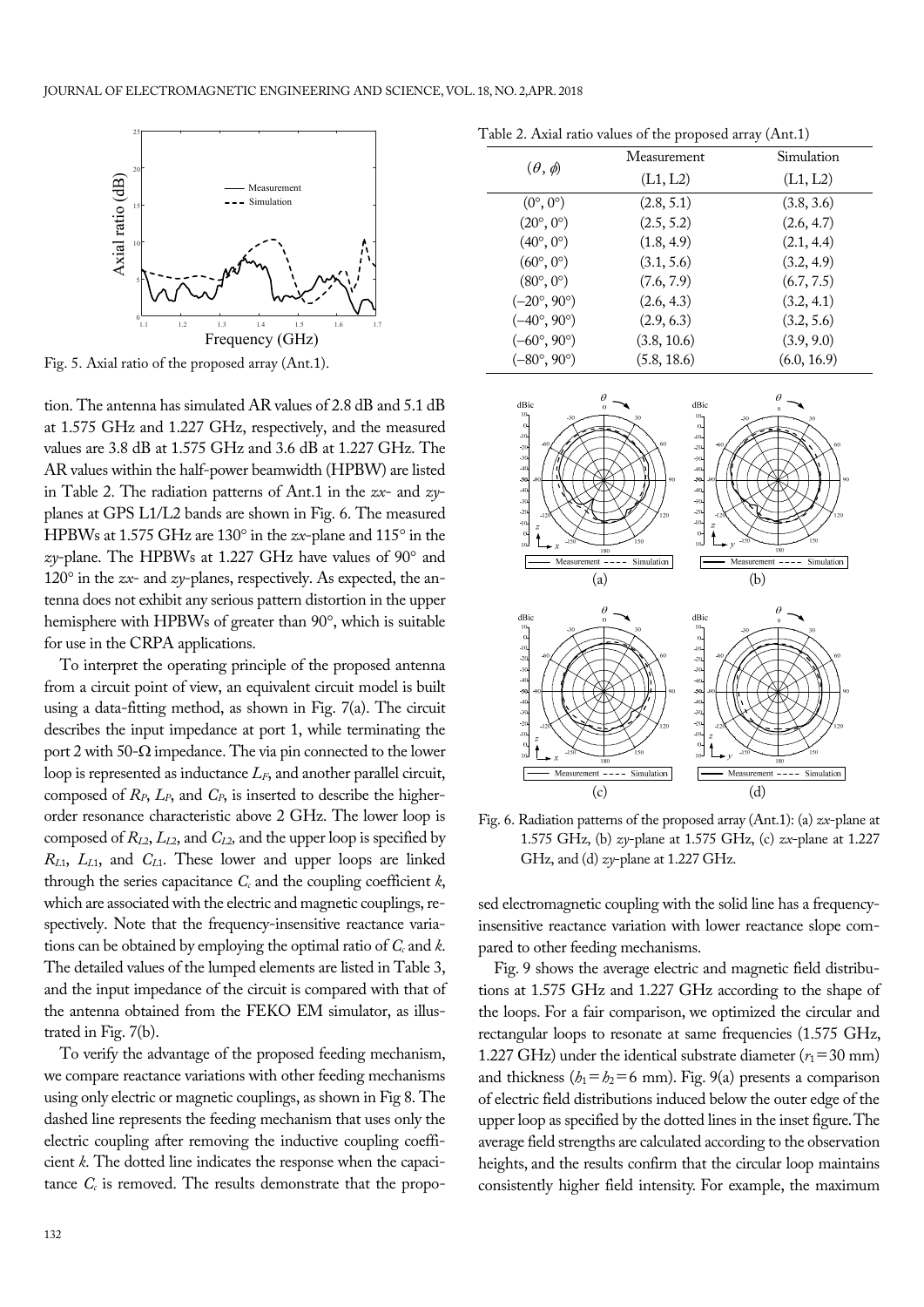

Fig. 7. Equivalent circuit model and its input impedance: (a) circuit model and (b) input impedance.

difference is found at 11 mm with a value of 2.5 dB, which helps to achieve stronger electric coupling in the feeding mechanism. We also observed the magnetic field distributions induced at the highlighted area of the inset figure in Fig. 9(b). As similarly observed in the electric field distributions, the circular shape of the radiator helps to induce a stronger magnetic flux compared to the rectangular loop shape, which is required to achieve frequencyinsensitive behavior in such extremely small arrays. The anti-jamming characteristic can be observed by applying nulling algorithms such as the power inversion (PI) and least mean square (LMS), to the proposed antenna [12, 13].

Table 3. Values of the lumped elements

| Parameter | Value               |
|-----------|---------------------|
| $L_{\!F}$ | $2.1\,\mathrm{nH}$  |
| $L_P$     | $1.6\,\mathrm{nH}$  |
| $C_P$     | $3.4 \,\mathrm{pF}$ |
| $R_P$     | 443 $\Omega$        |
| $R_{L2}$  | $600 \Omega$        |
| $L_{L2}$  | $1.8\,\mathrm{nH}$  |
| $C_{L2}$  | $7.2\,\mathrm{pF}$  |
| $C_{c}$   | $0.5$ pF            |
| k         | 0.2                 |
| $R_{L1}$  | $250 \Omega$        |
| $L_{L1}$  | 1.7 <sub>nH</sub>   |
| $C_{L1}$  | $6.6\,\mathrm{pF}$  |



Fig. 8. Reactance variations according to the feeding mechanism.



Fig. 9. Average field distributions according to the shape of the loop: (a) E-field at edge of the loop, (b) H-field inside of the loop.

#### IV. CONCLUSION

We investigated the design of small CRPA arrays using the electromagnetically coupled feed with circular microstrip loops. The lower loop was fed by the external hybrid chip coupler, and the upper loop was electromagnetically coupled to the lower loop, which allowed for the frequency-insensitive behavior with the broadband circular polarization. The fabricated array showed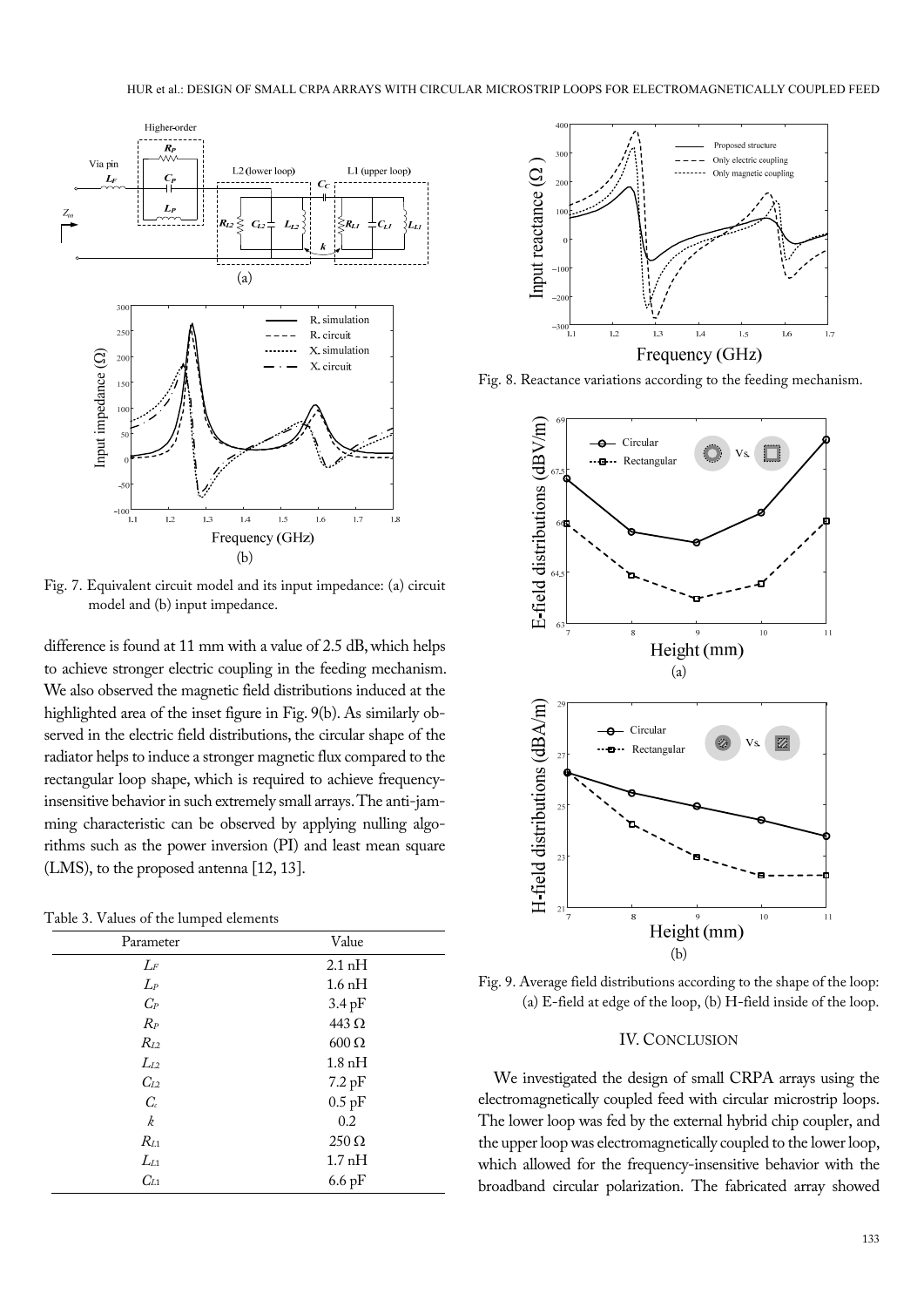measured reflection coefficients of  $-17.71$  dB and  $-24.76$  dB with bore-sight gains of  $-3.2$  dBic and  $-5.1$  dBic at 1.575 GHz and 1.227 GHz, respectively. In addition, the gain deviation between 1.15 GHz to 1.65 GHz was less than 10 dB. We also observed the near electromagnetic fields in proximity to the antenna and verified that the circular loop shape was capable of inducing stronger fields with the maximum improvement of 5.1 dB (electric field) and 7.0 dB (magnetic field). The results demonstrate that the proposed feeding mechanism is suitable to achieve the frequency-insensitive behavior with the lower reactance slope in the presence of strong mutual coupling.

This work was supported by the National Research Foundation of Korea (NRF) grant funded by the Korea government (MSIP) (No. NRF-2017R1D1A1B04031890) and in part by the Basic Science Research Program through the NRF funded by the Ministry of Education (No. 2015R1A6A1A03031- 833).

#### **REFERENCES**

- [1] R. L. Fante and J. J. Vaccaro, "Wideband cancellation of interference in a GPS receive array," *IEEE Transactions on Aerospace and Electronic Systems*, vol. 36, no. 2, pp. 549–564, 2000.
- [2] G. Byun, H. Choo, and S. Kim, "Improvement of pattern null depth and width using a curved array with two subarrays for CRPA systems," *IEEE Transactions on Antennas and Propagation*, vol. 63, no. 6, pp. 2824–2827, 2015.
- [3] G. Byun, J. C. Hyun, S. M. Seo, and H. Choo, "Optimum array configuration to improve null steering time for mobile CRPA systems," *Journal of Electromagnetic Engineering and Science*, vol. 16, no. 2, pp. 74–79, 2016.
- [4] S. G. Ha, J. Cho, and K. Y. Jung, "Design of miniaturized microstrip patch antennas using non-Foster circuits for compact controlled reception pattern antenna array," *Journal of Electromagnetic Engineering and Science*, vol. 17, no. 2, pp.

108–110, 2017.

- [5] Y. Zhang and H. Zhao, "Failure diagnosis of a uniform linear array in the presence of mutual coupling," *IEEE Antennas and Wireless Propagation Letters*, vol. 14, pp. 1010–1013, 2015.
- [6] H. J. Song, A. Bekaryan, J. H. Schaffner, A. Hussain, and P. S. Kildar, "Effects of mutual coupling on LTE MIMO capacity for monopole array: comparing reverberation chamber tests and drive tests," *IEEE Antennas and Wireless Propagation Letters*, vol. 14, pp. 454–457, 2014.
- [7] A. Kaya and E. Y. Yuksel, "Investigation of a compensated rectangular microstrip antenna with negative capacitor and negative inductor for bandwidth enhancement," *IEEE Trans. Antennas Propag.,* vol. 55, no. 5, pp. 1275–1282, May 2007.
- [8] Y. X. Guo, L. Bian, and X. Q. Shi, "Broadband circularly polarized annular-ring microstrip antenna," *IEEE Transactions on Antennas and Propagation*, vol. 57, no. 8, pp. 2474– 2477, 2009.
- [9] S. Fu, Q. Kong, S. Fang, and Z. Wang, "Broadband circularly polarized microstrip antenna with coplanar parasitic ring slot patch for L-band satellite system application," *IEEE Antennas and Wireless Propagation Letters*, vol. 13, pp. 943–946, 2014.
- [10] M. C. Kang, H. Choo, and G. Byun, "Design of a dualband microstrip loop antenna with frequency-insensitive reactance variations for an extremely small array," *IEEE Transactions on Antennas and Propagation*, vol. 65, no. 6, pp. 2865–2873, 2017.
- [11] Y. Rahmat-Samii and E. Michielssen, *Electromagnetic Optimization by Genetic Algorithms*. Hoboken, NJ: Wiley, 1999.
- [12] R. T. Compton, "The power-inversion adaptive array: concept and performance," *IEEE Transactions on Aerospace and Electronic Systems*, vol. 15, no. 6, pp. 803–814, 1979.
- [13] O. L. Frost, "An algorithm for linearly constrained adaptive array processing," *Proceedings of the IEEE*, vol. 60, no. 8, pp. 926–935, 1972.